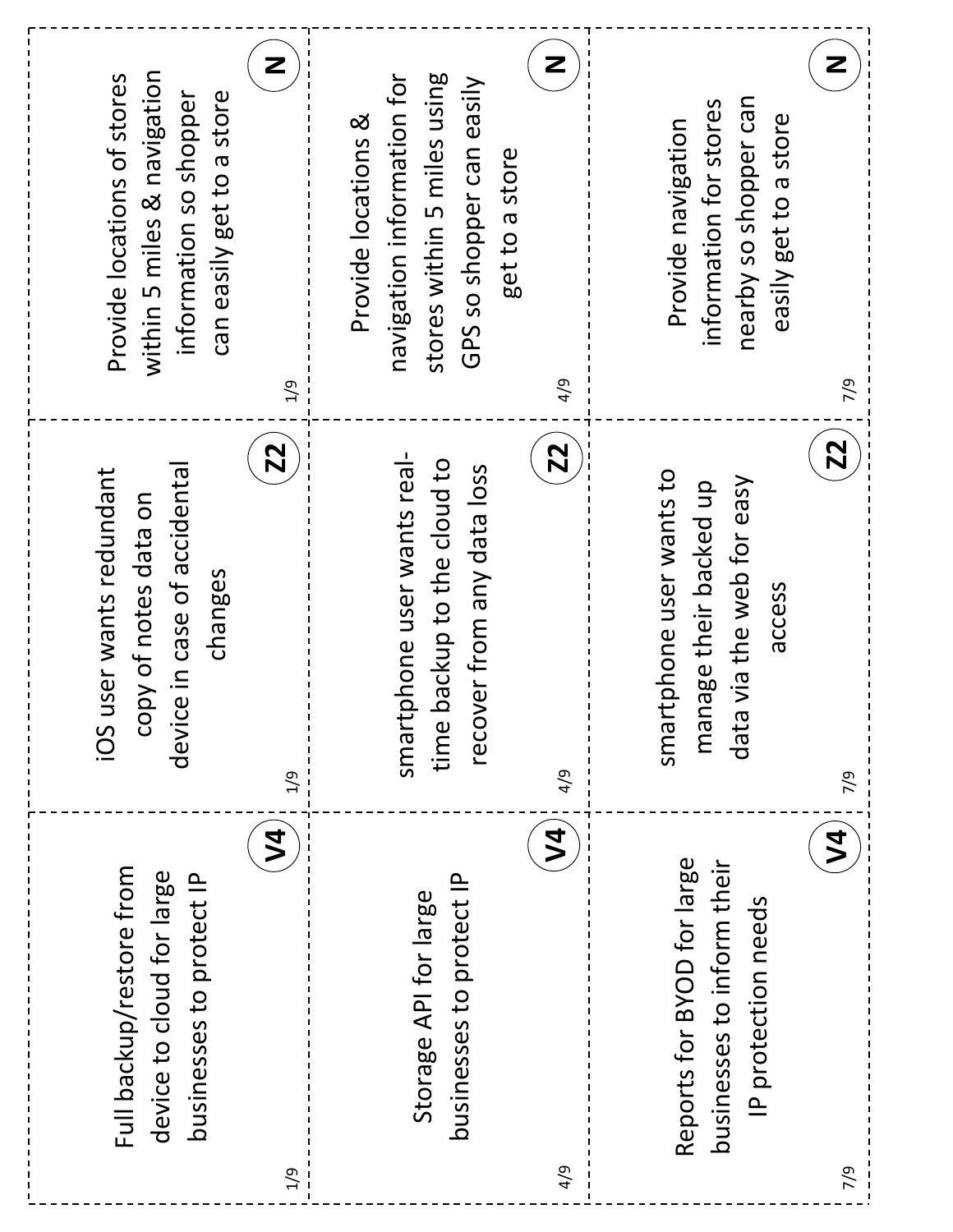| 6 <sup>th</sup> . GPS is more specific than<br>"location tracking" | miles doesn't matter, they are<br>both giving a range vs. leaving<br>tied for 3rd. The exact # of<br>it out. |
|--------------------------------------------------------------------|--------------------------------------------------------------------------------------------------------------|
| Product                                                            | Story                                                                                                        |
| <b>Bad split.</b> Not valuable to<br>customer                      | Good split                                                                                                   |

2nd. "Nearby" is more specific.

Epic

**Good split**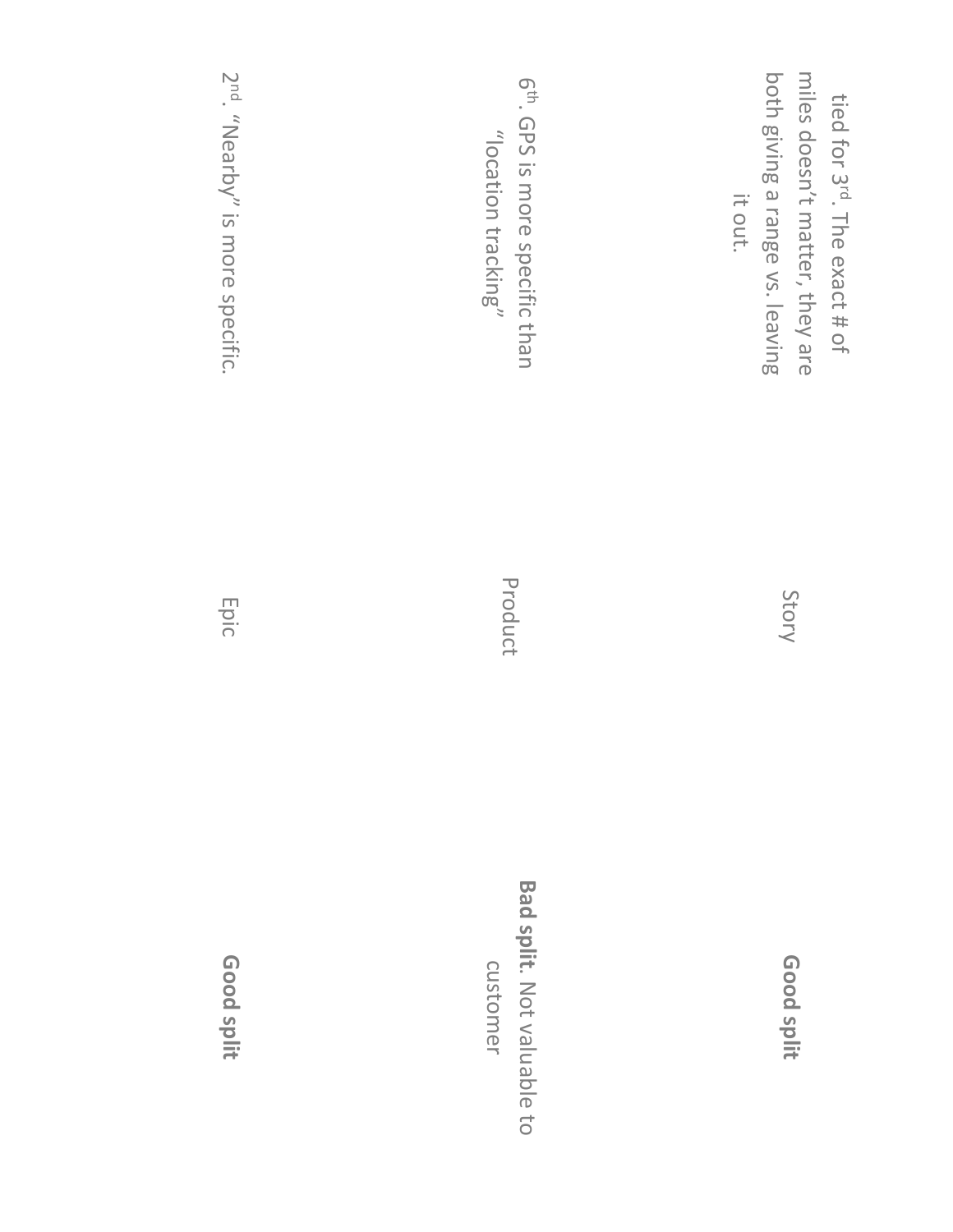| Z<br>shopper can easily get to a<br>information for stores so<br>Provide navigation<br>store<br>2/9<br><b>Z2</b>  | Z<br>Provide locations & turn by<br>Angular2 UI and a node.js<br>backend so shopper can<br>turn for stores using an<br>easily get to a store<br>5/9<br><b>Z2</b> | Z<br>Provide locations of stores<br>directions so shopper can<br>within 5 miles of a given<br>address & turn by turn<br>easily get to a store<br>8/9<br><b>Z2</b> |
|-------------------------------------------------------------------------------------------------------------------|------------------------------------------------------------------------------------------------------------------------------------------------------------------|-------------------------------------------------------------------------------------------------------------------------------------------------------------------|
| artphone user wants<br>orevention to keep<br>electronic threat<br>themselves safe<br>$\overline{\text{S}}$<br>2/9 | ble to manage multiple<br>Android user wants to<br>todo lists backed up to the<br>d to manage their life<br>Nsnq<br>clou<br>be at<br>5/9                         | of all attachments to<br>Iroid user wants virus<br>keep themselves safe<br>And<br>scan<br>8/9                                                                     |
| 2<br>businesses to protect IP<br>Encryption for large<br>2/9                                                      | $\overline{2}$<br>Data transfer to datacenter<br>for large businesses to<br>protect IP<br>5/9                                                                    | $\geqslant$<br>Encrypted backup/restore to<br>connected storage device<br>8/9                                                                                     |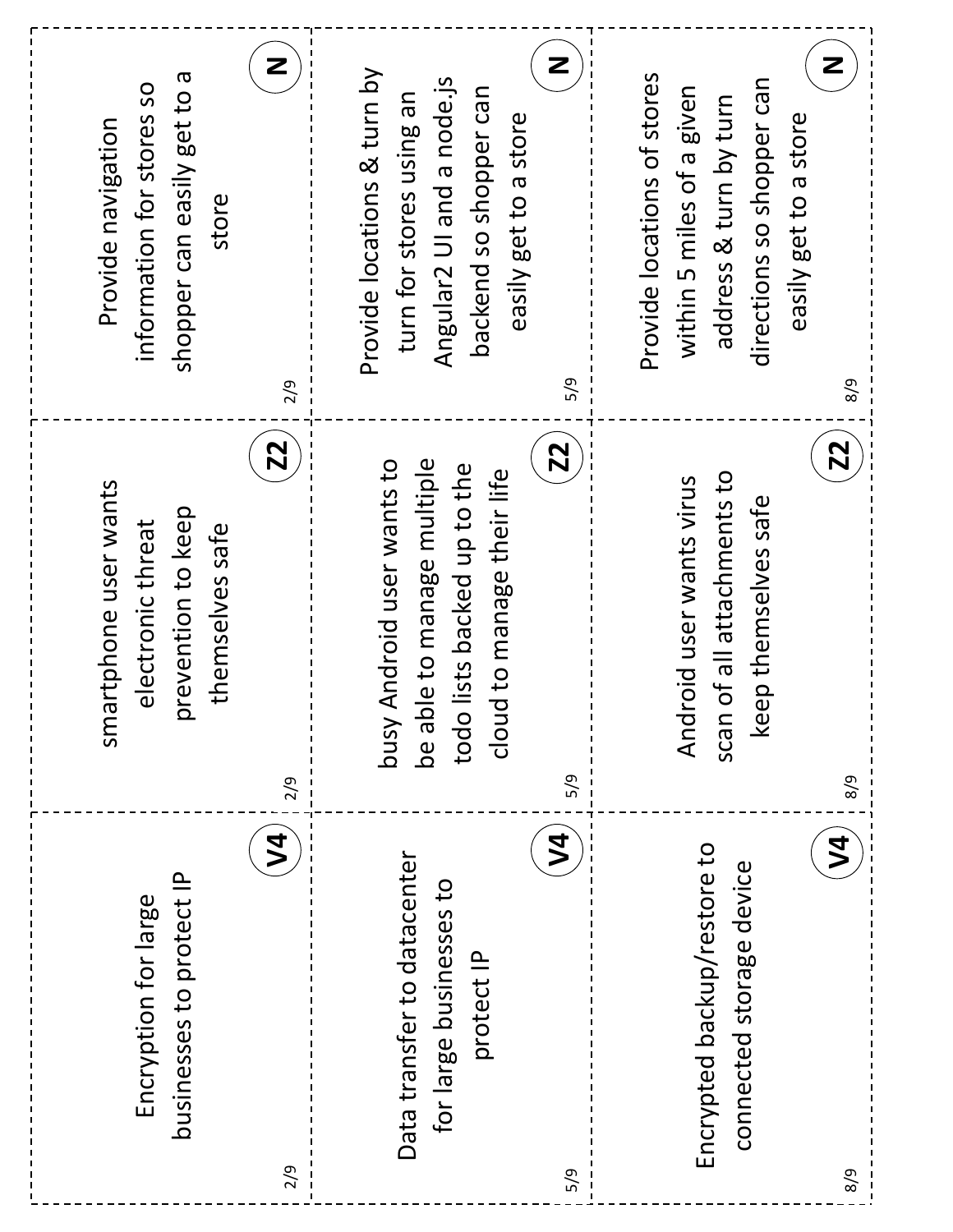| used by implementers, "GPS"<br>to the user. Eg: "Angular2" is<br>technology that is immaterial<br>8 <sup>th</sup> . Specifies implementation<br>is used by customers | 1ST                                                            |
|----------------------------------------------------------------------------------------------------------------------------------------------------------------------|----------------------------------------------------------------|
| Epic                                                                                                                                                                 | Product                                                        |
| Bad Split. Data transfer by itself<br>isn't valuable to customer.                                                                                                    | Bad Split. Encryption by itself<br>isn't valuable to customer. |

Epic

**Good Split**

7th.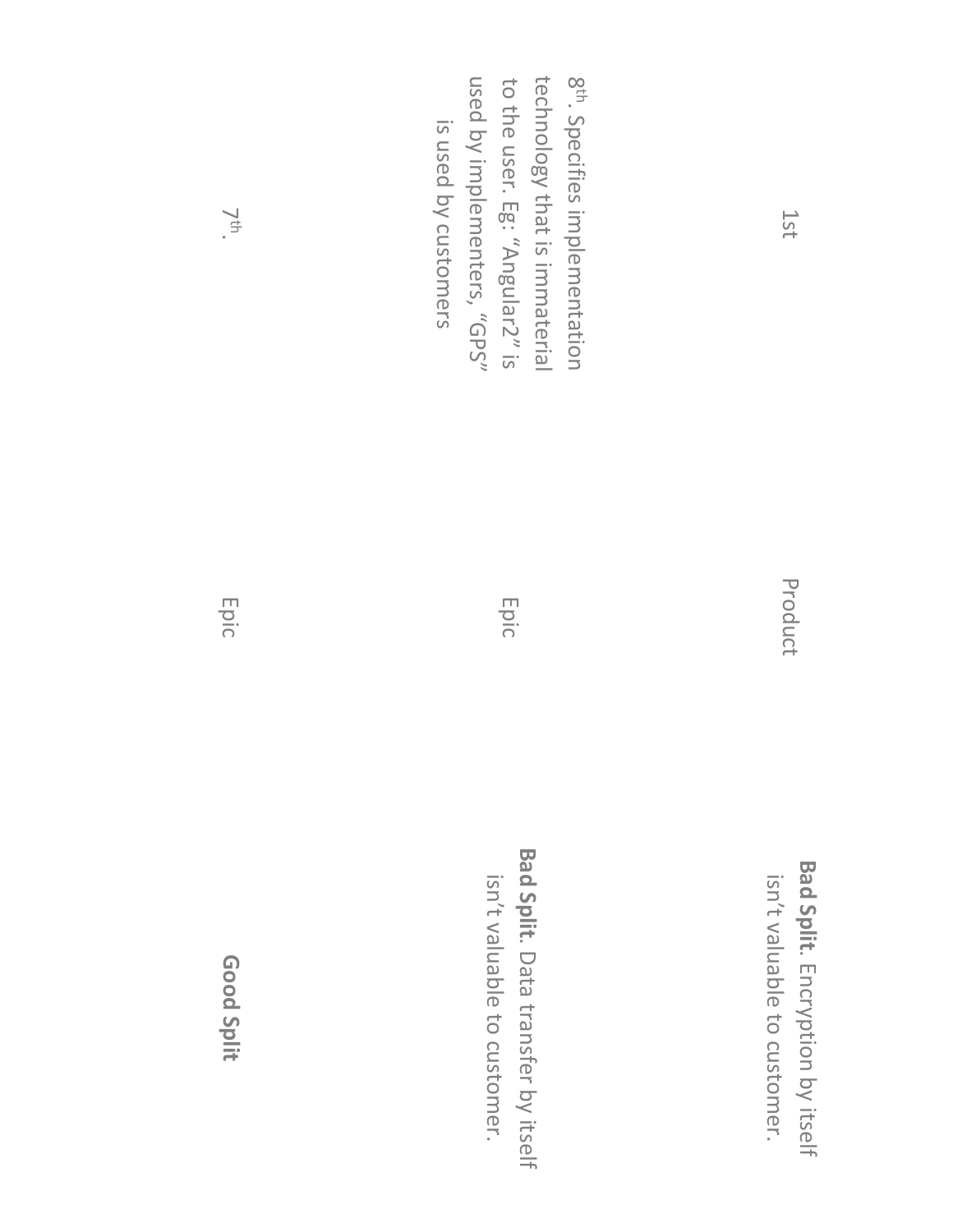| Z<br>shopper can easily get to a<br>Provide locations of stores<br>navigation information so<br>within 10 miles &<br>store<br>3/9<br><b>Z2</b> | Z<br>location tracking so shopper<br>navigation information for<br>stores within 5 miles using<br>can easily get to a store<br>Provide locations &<br>6/9<br><b>Z2</b> | <b>Z2</b>                                                                                                   |
|------------------------------------------------------------------------------------------------------------------------------------------------|------------------------------------------------------------------------------------------------------------------------------------------------------------------------|-------------------------------------------------------------------------------------------------------------|
| single list of todos stored<br>busy iPhone user wants<br>their device to keep<br>track of their day<br>$\overline{a}$<br>3/9                   | removable storage for simple<br>Android user wants to copy<br>ackup and restore<br>all photos to/from<br><u> വ</u><br>6/9                                              | tracking they can use with<br>busy person wants task<br>anybody to accomplish<br>goals together<br>9/9      |
| $\mathbf{\Sigma}$<br>backup/restore for large<br>businesses to protect IP<br>Incremental<br>3/9                                                | $\overline{\mathcal{L}}$<br>Backup/restore for older<br>businesses to protect IP<br>devices for large<br>6/9                                                           | $\mathbf{y}$<br>User Interface for Selective<br>Backup/restore for large<br>businesses to protect IP<br>6/6 |